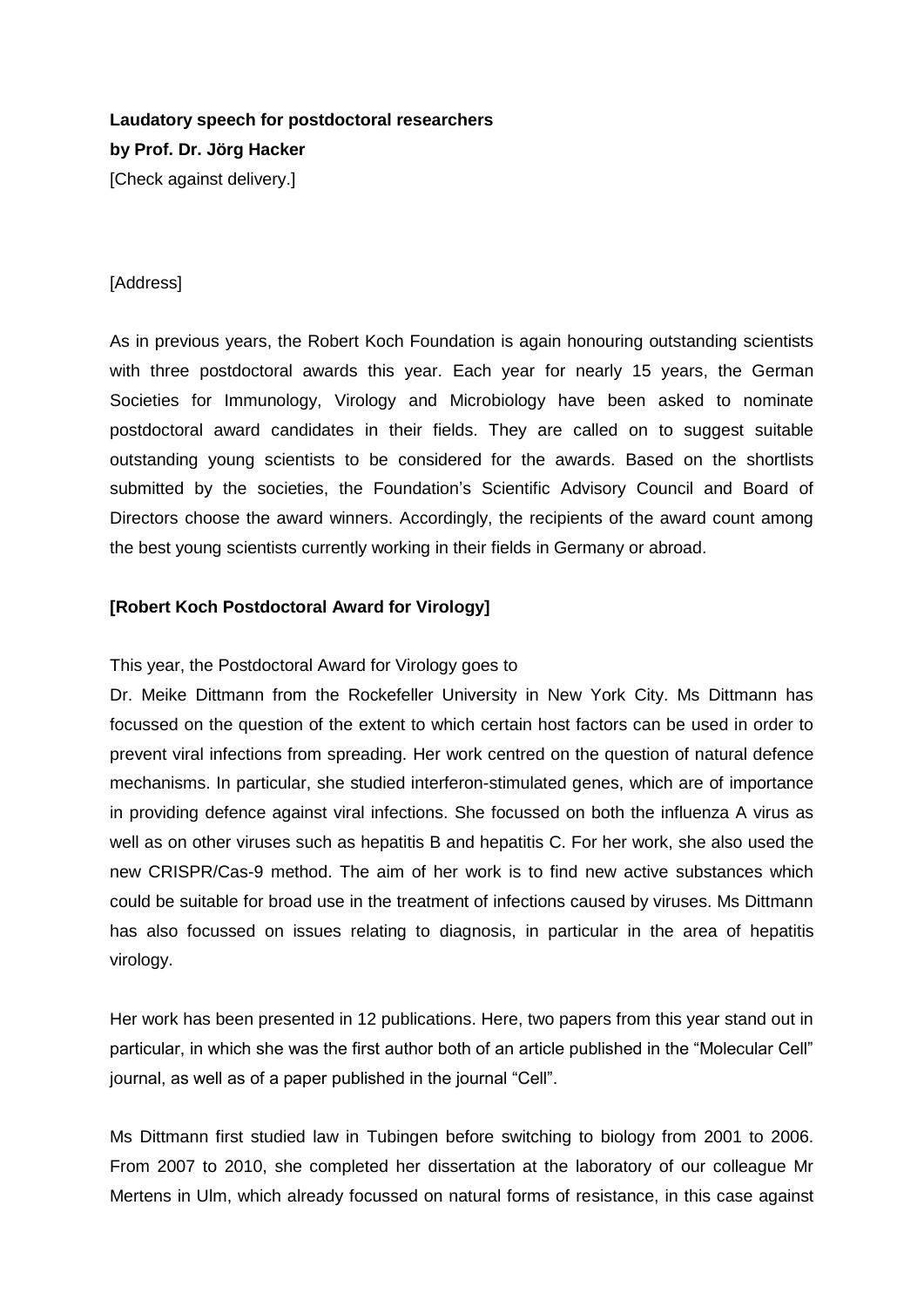cytomegaloviruses. At this time, Ms Dittmann was also a member of an international graduate school. She then worked at the Robert Koch Institute for a time, where she studied issues relating to viral diagnosis, and since 2011 she has been working as a postdoctoral researcher at the laboratory headed by Charles Rice at the Rockefeller University in New York.

Ms Dittmann has already won several awards and accolades. Of particular importance in this context is an NIH grant which will allow her early independence ("Pathway to Independence"). I congratulate Ms Dittmann on winning the Robert Koch Postdoctoral Award.

#### **[Robert Koch Postdoctoral Award for Microbiology]**

Dr. Nishith Gupta is this year's recipient of the Postdoctoral Award for Microbiology. During his academic career, Mr Gupta has studied eukaryotes which are of importance to medicine, the *Toxoplasma gondii* and *Eimeria falciformis* parasites*.* He has focussed in particular on the metabolic activities and interaction of the parasites with the host cells. He succeeded in demonstrating that certain phospholipids play a role in the virulence of the pathogens. The aim of his work, among other things, is to trace new active substances in order to interfere with the metabolic pathways. For his work, Mr Gupta employed classic parasitological methods and molecular biology approaches, as well as new methods in optogenetics in order to characterise more precisely the metabolic functions of the pathogenic microorganisms.

Mr Gupta studied biology in India, with a focus on biotechnology. From 1999 to 2003, he completed his dissertation in Leipzig, before moving to Denver for three years in order to start his study of toxoplasma in the laboratory run by Dennis Voelker. In 2006, he then switched to the Humboldt University in Berlin, where he first worked as a postdoctoral researcher in the laboratory run by our colleague Mr Lucius. Since 2008, he has been working independently with his own small but highly efficient working group. Recently, he has been awarded grants for four projects alone from the German Research Foundation.

Mr Gupta has had 10 works published as first or last author, including papers in the "Proceedings" journal of the National Academy of Sciences, in the "Journal of Biological Chemistry" or in the FASEB journal.

I congratulate Mr Gupta on winning the 2015 Robert Koch Postdoctoral Award.